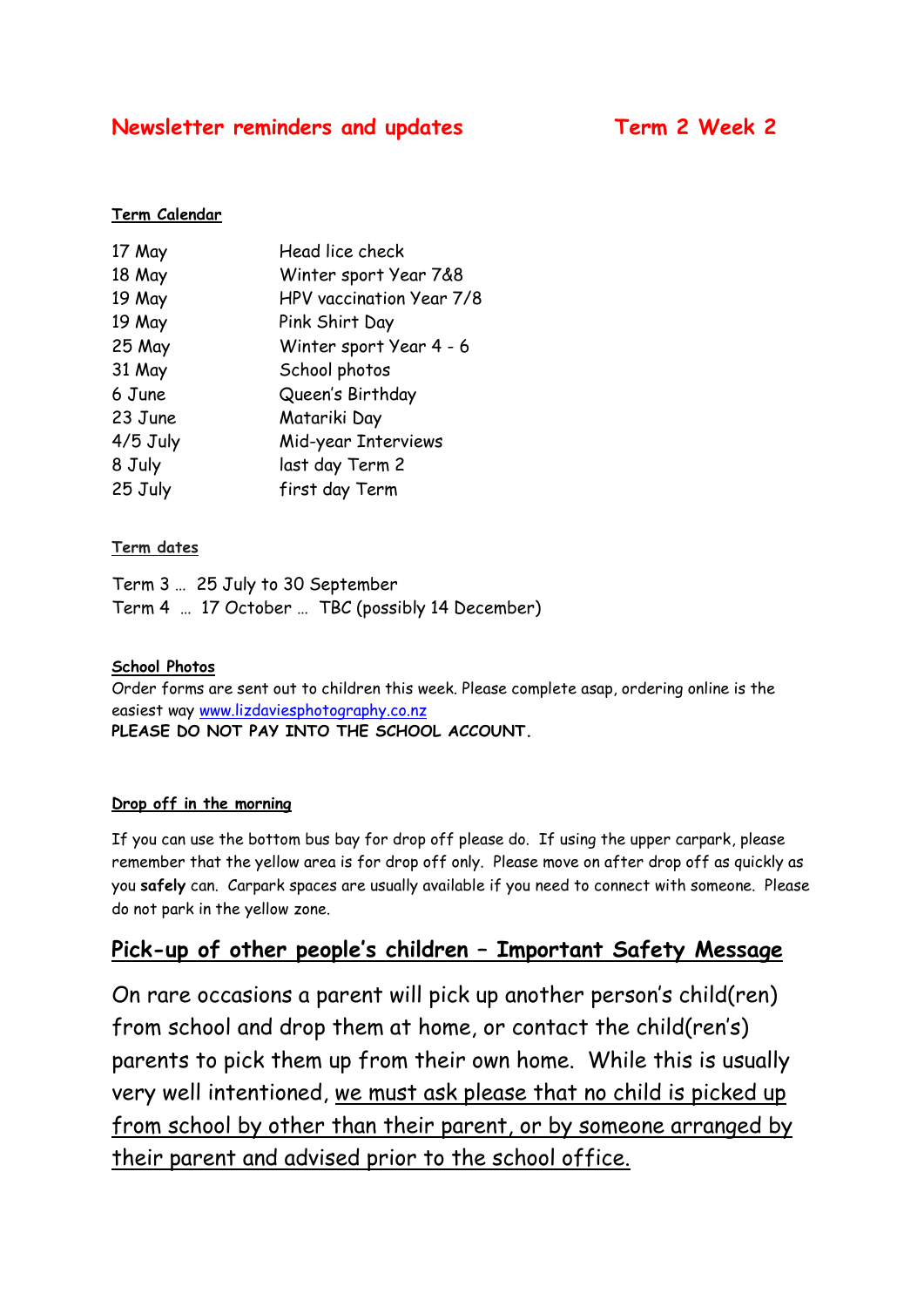# **POD for basketball**

Matarau Minis = Daniel & Bennett Matarau Crushers = Nikau & Harley

# **Interschool Winter Sports Tournaments**

The year 7 and 8 tournament is scheduled for **Wednesday 18th May** and the year 4 to 6 tournament is scheduled for **Wednesday 25th May**. Please send any outstanding consents to school at your earliest convenience.

### **Parent Support Group meeting**

Tuesday 17th May at 730pm. Zoom. Invite will be posted on PSG Facebook page. Everyone welcome.

### **Headlice Inspection**

Our term headlice inspection has been scheduled for **Tuesday 17th May**. If you are able to assist, please contact Paula next week. Here is our once a term chance to "knock this problem on the head". All offers of help greatly appreciated.

# **Pink Shirt Day**

… is scheduled for **Thursday 19th May** (to accommodate our senior students who are at tech on Friday) and children are invited (NOT COMPULSORY) to wear a pink shirt or some other item of pink clothing. This is now an international event giving everyone the opportunity to stand united against any form of bullying. *Gold coin koha can be dropped to the office on the day*, donated to Mental Health NZ to support victims of bullying and to develop anti-bullying programmes.



#### *Pink Shirt Workshops*

*Please bring a plain T-shirt & coat hanger to school from Monday the 16th of May and you will be invited to a workshop to stencil the Pink Shirt Day logo onto their T-shirt to wear on the Thursday.*

If you'd like to donate to the cause, a gold coin can be dropped off at the office on Thursday.



Bring gold coin to purchase some baking that will be on sale at lunchtime on Thursday.

If anyone is able to bake and donate please let Lisa Ryan know. Details will be updated on PSG Facebook page.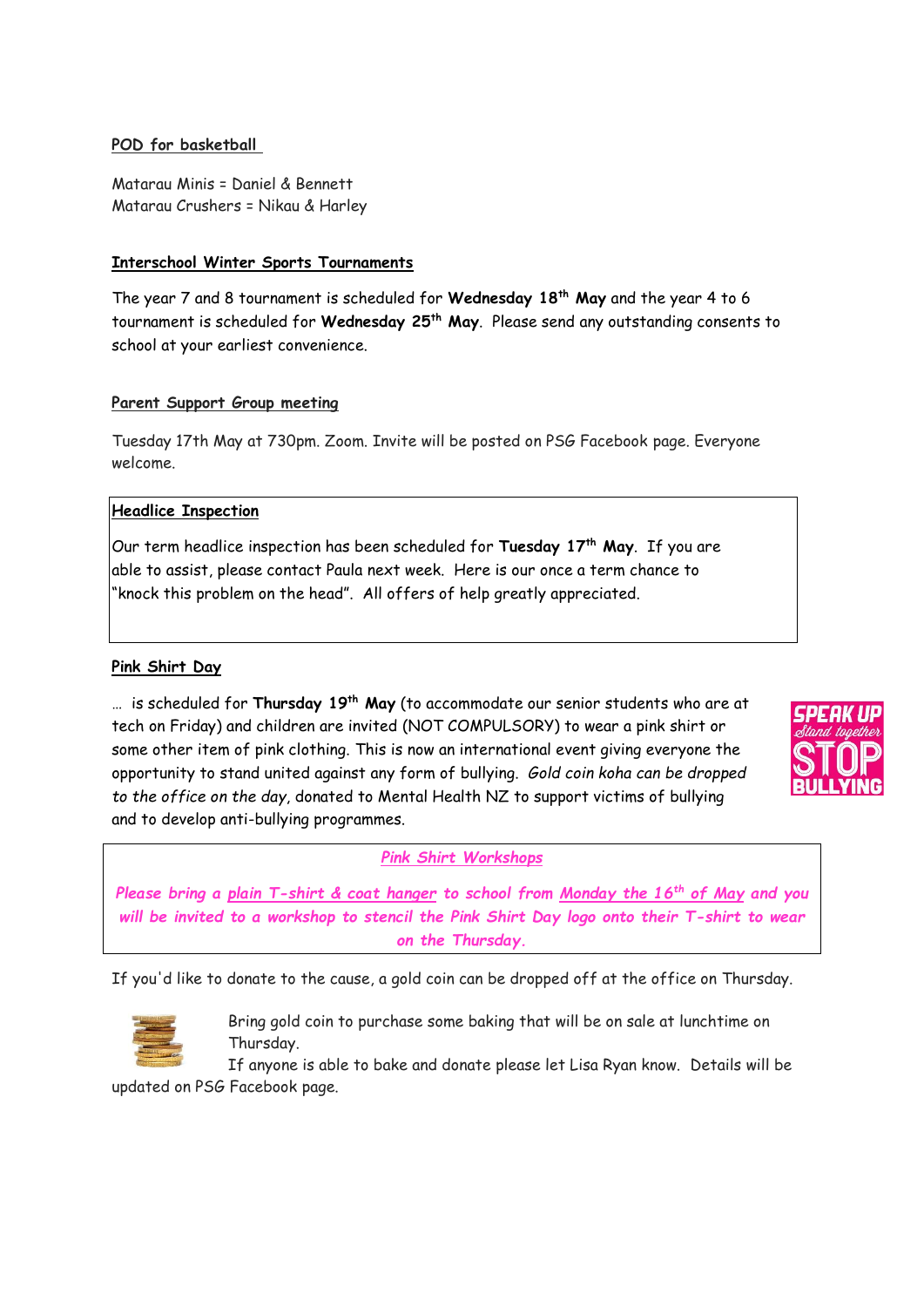# **Marley's Holiday Reading Programme**

For those who haven't managed to flick us a photo yet, it isn't too late. So if your child did some extra reading over the holidays, or even this week, please email them to Paula [\(admin@matarau.school.nz\)](mailto:admin@matarau.school.nz) and we will prepare them for display. They will also go in the draw for prizes.

# **Scholastic**

The new Scholastic folder is out! Book orders for Issue 3 need to be in by **Friday 20th May** .

### **Yummy stickers**

Keep collecting Yummy stickers! Please collect the Yummy cut-out labels from bags (each cutout label is worth 10 stickers) and individual Yummy apple stickers for our share of the \$200,000 free DG Sport sports gear prize pool. Yummy apples are available from New World, PAK'nSAVE and participating Four Square stores (and some Countdowns). The more you collect, the more sports gear we get. Please see Mrs Easterbrook in room 2 for more sticker/label sheets. All started or completed sheets can be returned to Mrs. Easterbrook.

# **RAT tests**

We have a small supply of RAT tests available at school. Please let us know if you need any tests by emailing Paula at [admin@matarau.school.nz](mailto:admin@matarau.school.nz) or ring to 4335823. If you are covid positive or a close contact and you need these please DO NOT come into school. We can organise to leave these in the schools mailbox for collection.

#### **School Focus 2022 (and 2023)**

Every 2 years or so we identify a curriculum area for particular focus. As advised last year, our 2022/23 focus is science and technology (with digital technology and enviroschools tacked on the side). Staff have undertaken professional development, and action plans are almost in place. Primarily we want to get children excited about science and technology, to equip them with science inquiry skills (e.g. the abilities to observe, measure, predict etc), to give them confidence to do real hands on science, and to become systematic in the ways they make sense of what they see. If you would like to know more about this programme, including how we intend to teach the scientific process, measure and report on progress etc., you are invited to meet with us in the library 3:15 Monday 23 May. If you think you will be in attendance at this meeting please advise Miranda at (admin2@matarau.school.nz).

#### **Final Word**

We were excited last week to get confirmation that some of our new building projects are set to start sometime early next term. It has been a long wait. Projects include an all-weather cover over our main hardcourt area, enabling year round sport, a special purpose bathroom/toilet facility in our junior block, a workspace for our learning support staff and a breakout area in our junior school. These projects have been a long time in the wings and will make a big difference.